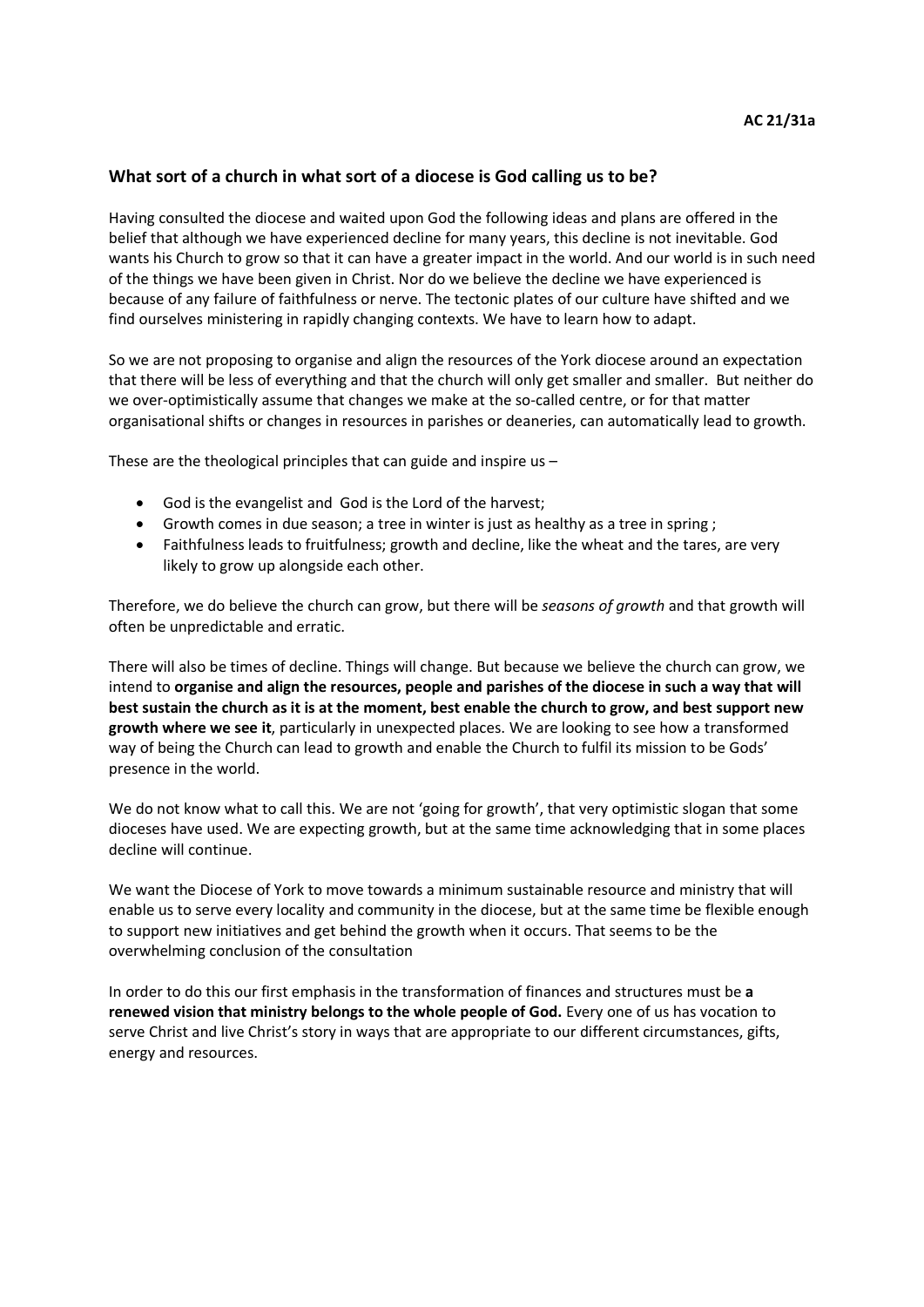We hope to stop thinking of the diocese of York as being someone else or somewhere else. We are the diocese called to live Christ's story together in all our parishes, chaplaincies, schools, mustard seed and multiply ministries.

Bearing in mind that our first objective is to become more like Christ, we may well make a first act in the implementation of the strategy that follows from this vision, **a simple series of pledges about how we propose to live together as the people of God in this diocese**. This will be about the life of prayer, our commitment to the local church and its worship and life, and an understanding of discipleship that is rooted in the five marks of mission and God's purposes for God's world, what our sisters and brothers in the Anglican Communion describe as *a Jesus shaped life*. For us, to live Christ's story must be about a rootedness in Christ as people of prayer, and as Christ's servants in the world, be it the service of our local community or the global climate emergency.

From this, we expect God to raise up new ministers - stipendiary and self-supporting ordained ministers and a huge proliferation of licensed and authorised lay ministers. We don't know what this will look like at the moment but developing this vision for ministry will be a key priority.

Whereas in the past we have tended to think a priest is a priest is a priest, we now recognise that we will need **a variety of ways of exercising ordained ministry**. We will need some clergy who will exercise a ministry of oversight over a number of churches and chaplaincies and other ministries. But the ministry itself will not simply be done by them, it will be a team of people. A vital part of this will be facilitating, encouraging and overseeing the ministry of others. Other clergy, often in self- supporting ministry, will provide other sacramental, pastoral and evangelistic ministry. Wherever possible some of the money used for stipendiary clergy will also go to pioneering ministries to revitalise parishes that are struggling and develop new ministries to new communities. With a coherent strategy in place, we will also be better able to apply for funding to support this.

Similarly, we used to think a parish is a parish is a parish. That model of one priest in one parish with one building serving one clearly identifiable geographic area has not been possible for very long time. Whether it was for necessity or theological vision, other models have developed. This has caused a little anxiety in some places where some people have concluded the parish is under threat. We understand this. However, we believe in the local church and we want local church and local ministry to flourish. We have come to believe that the best way to save the parish is to help it adapt to changed circumstances. Paradoxically, rural communities have often been in the vanguard of finding ways of collaborating in ministry where churches are grouped together and a single minister has oversight of more than one parish. This mixed ecology model of the church, which intentionally includes our church schools, Mustard Seed and Multiply ministries, fresh expressions, chaplaincies, and those many examples of digital communities of faith that have blossomed all over the diocese in the past year, will be our future. We will intentionally sustain and develop church life in the different places in which we live our lives, which is online; at work or in education; in places of leisure as well as in neighbourhoods.

In recent years, we have often balanced the books by losing parish posts in an ad hoc fashion or by selling property. This can only go on for so long. We have to plan for a more sustainable future and one that can support the growth of the church. In this way, we will develop and revitalise the parish system, acknowledging and working within the constraints of finance and resource that we know we have to live with.